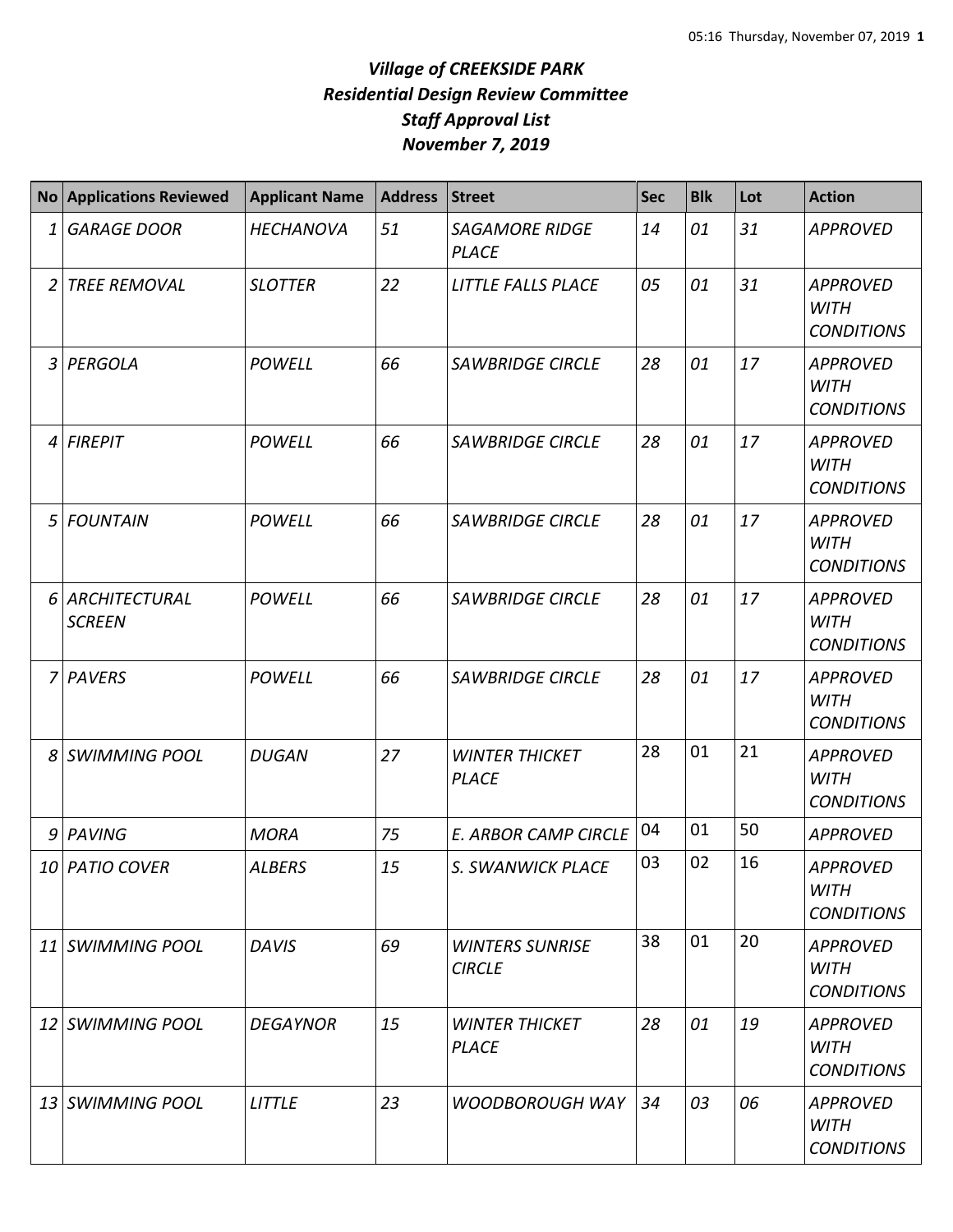## *Village of CREEKSIDE PARK Residential Design Review Committee Staff Approval List November 7, 2019*

| No Applications Reviewed | <b>Applicant Name</b> | <b>Address</b> | <b>Street</b>                          | <b>Sec</b> | <b>Blk</b> | Lot | <b>Action</b>                                       |
|--------------------------|-----------------------|----------------|----------------------------------------|------------|------------|-----|-----------------------------------------------------|
| 14 FIREPIT               | <b>LITTLE</b>         | 23             | <b>WOODBOROUGH WAY</b>                 | 34         | 03         | 06  | <b>APPROVED</b><br><b>WITH</b><br><b>CONDITIONS</b> |
| 15 SWIMMING POOL         | <b>QUINN</b>          | 91             | <b>FINN CORNER WAY</b>                 | 36         | 02         | 05  | <b>APPROVED</b><br><b>WITH</b><br><b>CONDITIONS</b> |
| 16 FENCE STAIN           | <b>WARD</b>           | 24             | <b>SNOWDROP LILY DRIVE</b>             | 41         | 02         | 06  | <b>APPROVED</b><br><b>WITH</b><br><b>CONDITIONS</b> |
| 17 SUMMER KITCHEN        | <b>ROJAS</b>          | 51             | <b>SANDWELL PLACE</b>                  | 09         | 02         | 10  | <b>APPROVED</b><br><b>WITH</b><br><b>CONDITIONS</b> |
| 18 PATIO COVER           | <b>WIREMAN</b>        | 79             | <b>OVERLAND HEATH</b><br><b>DRIVE</b>  | 18         | 04         | 20  | <b>APPROVED</b>                                     |
| 19 SHADES                | <b>WIREMAN</b>        | 79             | <b>OVERLAND HEATH</b><br><b>DRIVE</b>  | 18         | 04         | 20  | <b>APPROVED</b><br><b>WITH</b><br><b>CONDITIONS</b> |
| 20 PAVING                | <b>WIREMAN</b>        | 79             | <b>OVERLAND HEATH</b><br><b>DRIVE</b>  | 18         | 04         | 20  | <b>APPROVED</b>                                     |
| 21 SWIMMING POOL         | <b>HORN</b>           | 38             | <b>LIBERTY BRANCH BLVD</b>             | 32         | 08         | 06  | <b>APPROVED</b><br><b>WITH</b><br><b>CONDITIONS</b> |
| 22 PERGOLA               | <b>HORN</b>           | 38             | <b>LIBERTY BRANCH BLVD</b>             | 32         | 08         | 06  | <b>APPROVED</b><br><b>WITH</b><br><b>CONDITIONS</b> |
| 23 PLAY STRUCTURE        | <b>HEREDIA</b>        | 42             | <b>BLAIRS WAY</b>                      | 23         | 01         | 04  | <b>APPROVED</b>                                     |
| $24$ PATIO               | <b>JOURDAN</b>        | 63             | DAFFODIL MEADOW<br><b>PLACE</b>        | 25         | 01         | 16  | <b>APPROVED</b>                                     |
| 25 SWIMMING POOL         | <b>CASTANO</b>        | 94             | N. BRAIDED BRANCH<br><b>DRIVE</b>      | 31         | 01         | 07  | <b>APPROVED</b><br><b>WITH</b><br><b>CONDITIONS</b> |
| 26 TREE REMOVAL          | <b>SCHNYDER</b>       | 81             | <b>WINTER SUNRISE</b><br><b>CIRCLE</b> | 38         | 01         | 17  | <b>APPROVED</b>                                     |
| 27 SWIMMING POOL         | <b>CICERO</b>         | 91             | S. SHIMMERING ASPEN<br><b>CIRCLE</b>   | 19         | 01         | 21  | <b>APPROVED</b><br><b>WITH</b><br><b>CONDITIONS</b> |